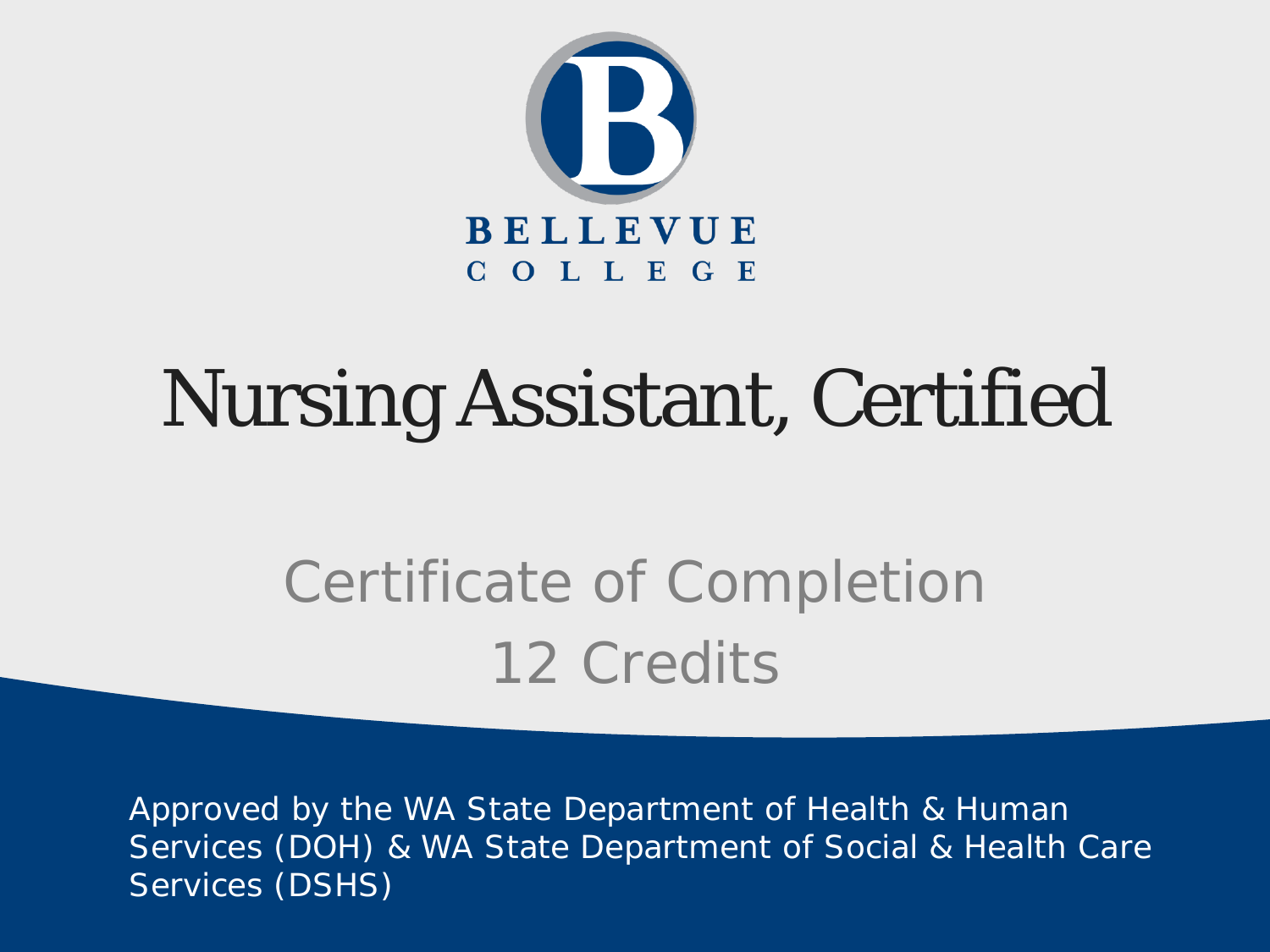## Agenda

- Program
- Clinicals
- Functional Abilities
- Student Competencies
- Required Supplies
- Application Requirements
- Costs
- Registration
- Certification Testing
- WA state NAC Certification

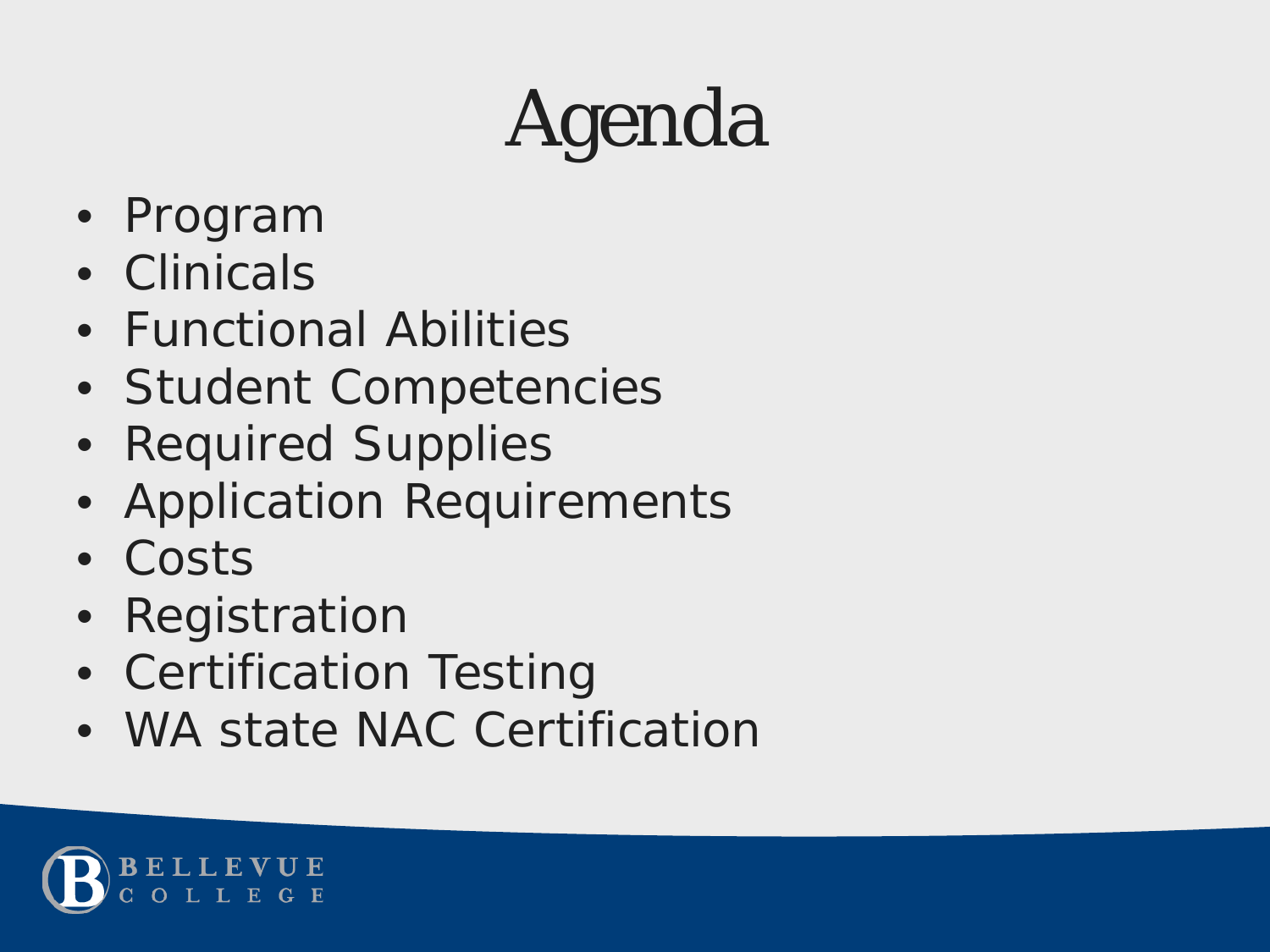### Nursing Assistant, Certified Program – Fall, Winter, Spring Certificate of Completion

- **NAC 106: Nursing Assistant Foundation** 
	- 4 credits Monday/Wednesday, 4:30pm to 8:30pm
- **NAC 107: Nursing Assistant Tech Skills**
	- 3 credits Tuesday/Thursday, 4:30pm to 8:30pm; Open Skills Lab hours, as scheduled weekly (required)
- **NAC 108: Nursing Assistant Practicum**
	- 3 credits Arranged (64 hours *last four weeks of quarter; weeks 7- 11*)
- **AHE 120: Safety for Healthcare**
	- 2 credits See class schedule for days and times

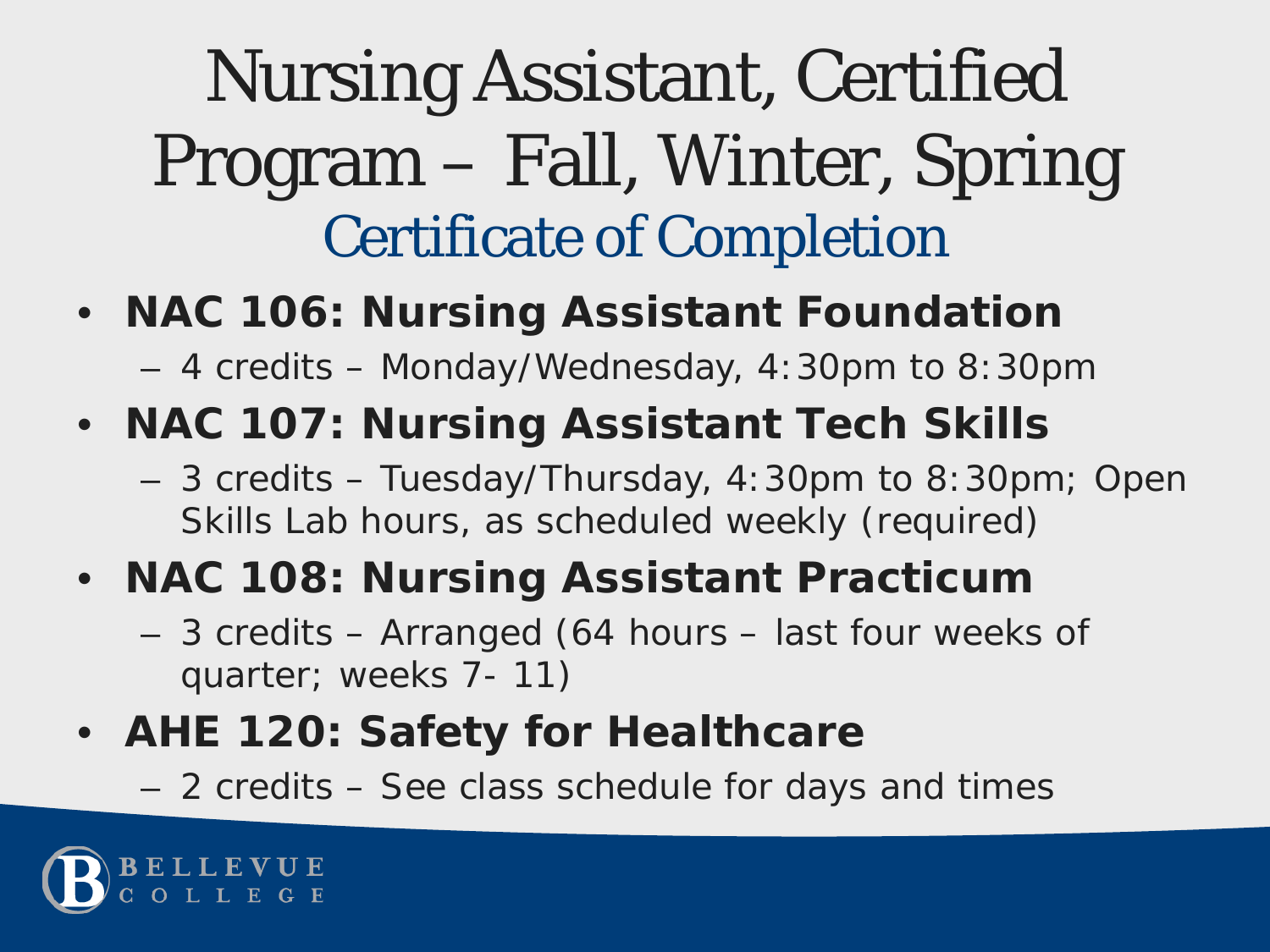## Clinicals (NAC 108)

### 64 Hours

\*Student must have reliable transportation for clinical rotations

\*Students may incur a cost for parking at clinical sites

\*Clinical times may be during days or evenings, 7 days per week

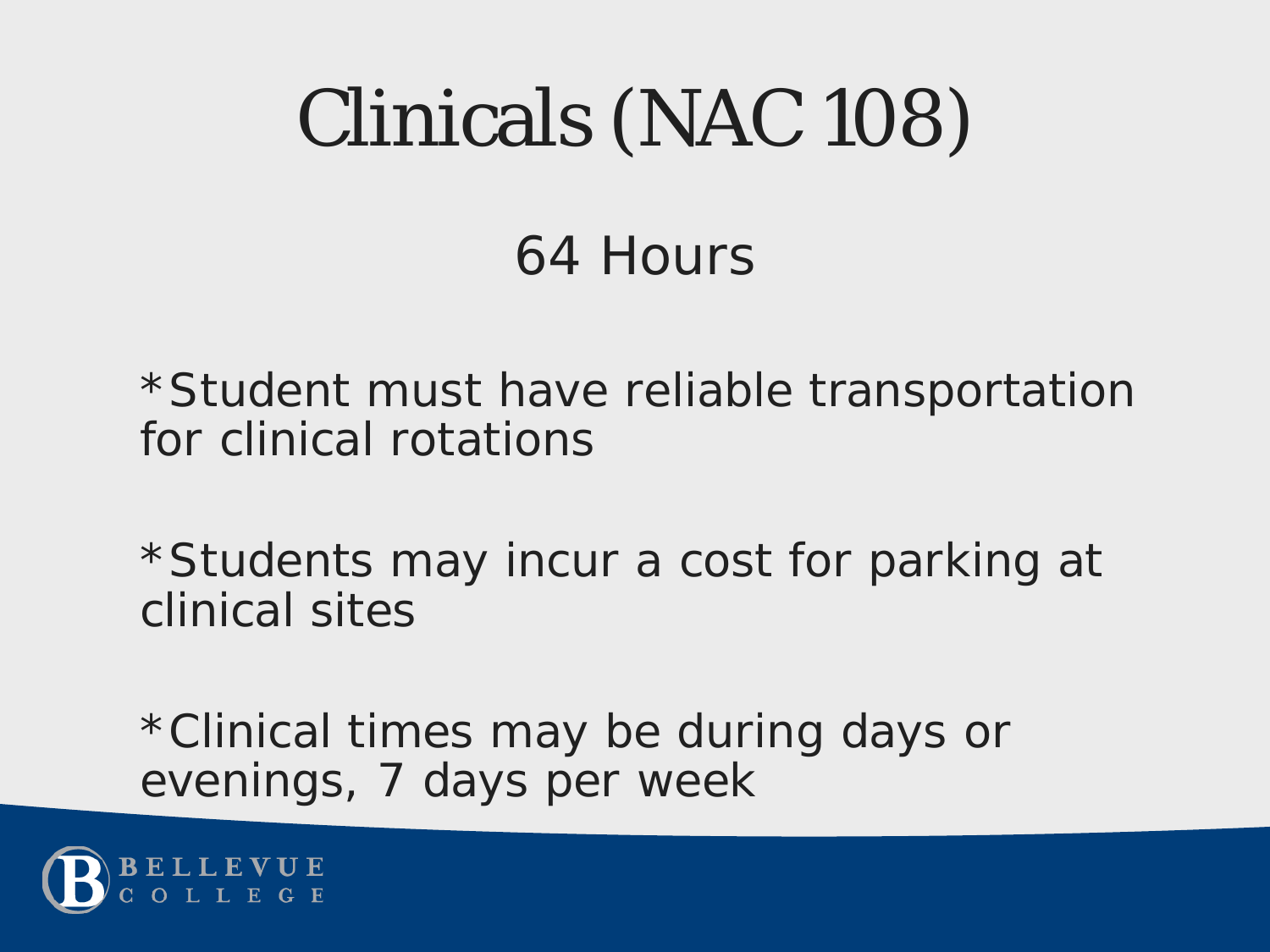### Functional Abilities

- Manual Dexterity (manipulate small objects)
- Mobility (perform CPR, lift 50 lbs., push wheelchair/stretcher)
- Processing Client Information (respond to monitor alarms, call bells, identify changes in vital signs, identify odors)
- Math Competency (measuring tools, record numbers, tell time, basic math)
- Emotional Stability (provide emotional support to clients, critical thinking, adapt to environmental changes)
- Communication Skills (speak, comprehend, read and write English )
- Professional Behavior (punctual, dress code, complete assignments)

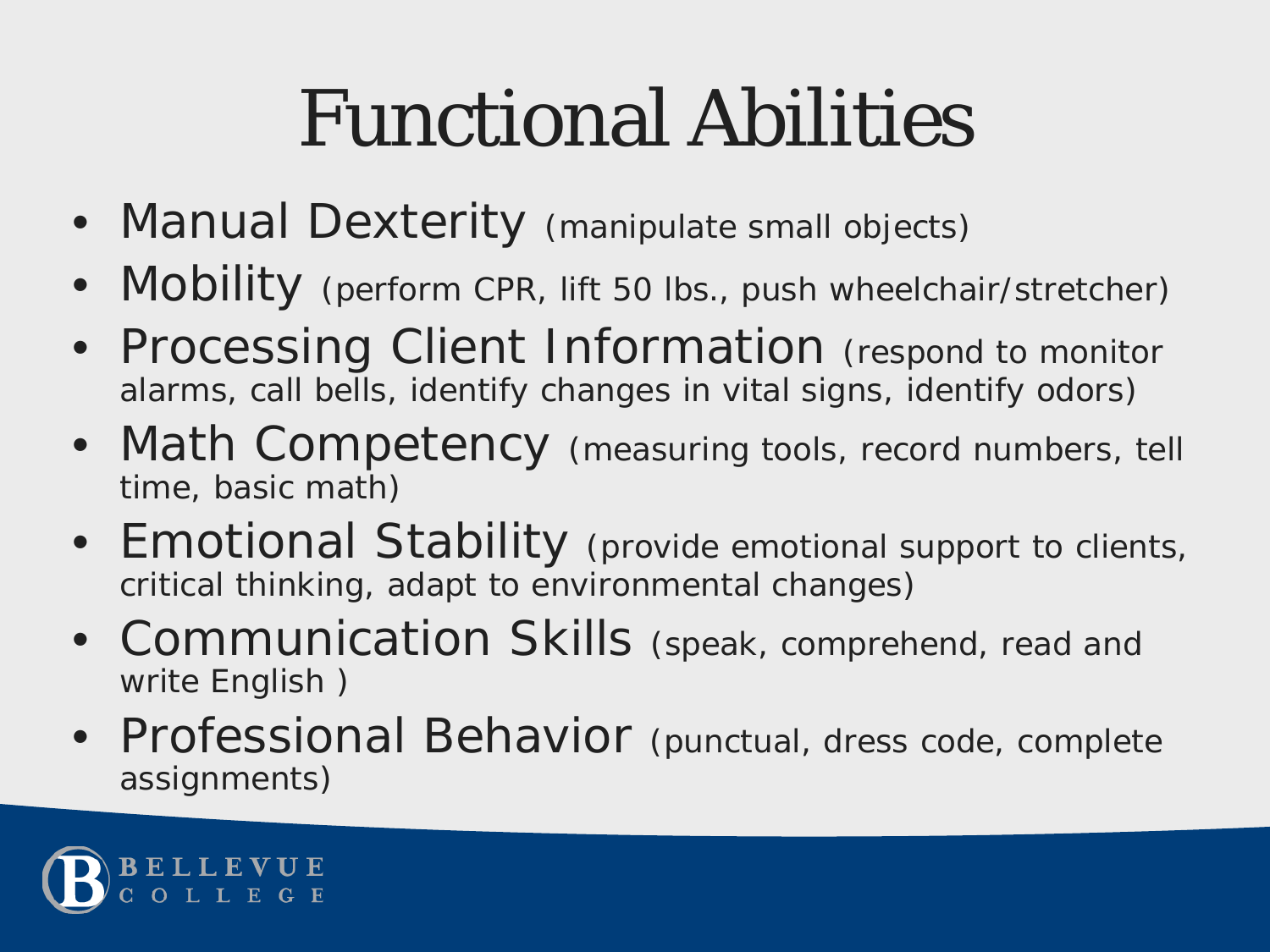### Student Competencies

- Introduction to Health Care System
- Infection Control & Body Mechanics
- Basic Patient & Resident Care
- Structure and Function of the Human Body Systems
- Dementia, Mental Illness, Death & Dying
- NAC Care Concerns, Scope of Practice

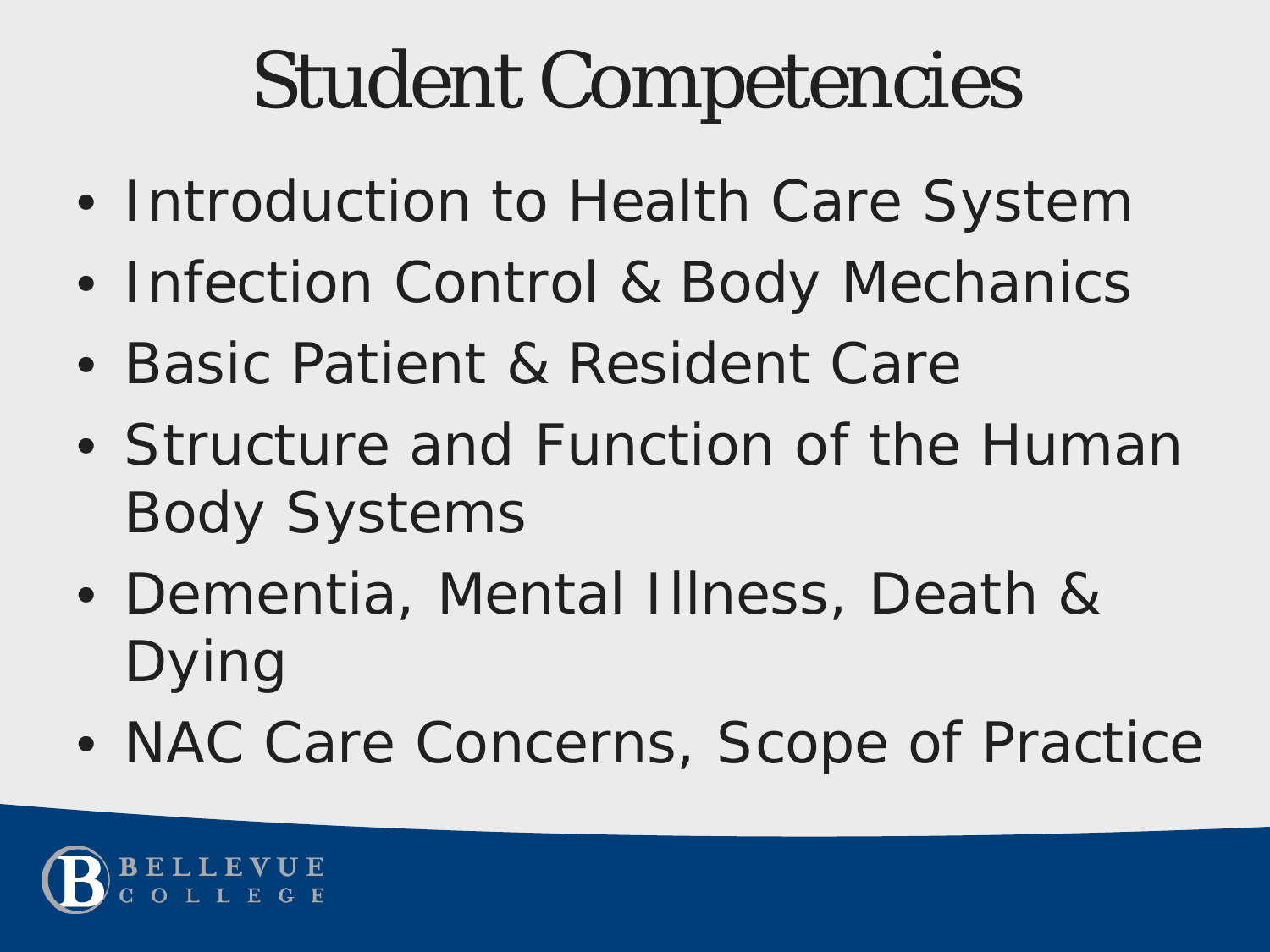# Required/Optional Supplies

#### Students Must Provide:

- Textbook
- Scrub set(s): "Caribbean Blue" (available with 10% discount at Acorn Uniforms in Bellevue) – *worn in skills lab and at clinical sites*
- "Non-skid" soled shoes (no open toes or heels)
- Pens and small pocket notebooks
- Wrist watch with a second hand- optional (NO DIGITAL WATCHES)
- Transfer or Gait Belt (optional)
- Stethoscope and/or blood pressure cuff (optional)

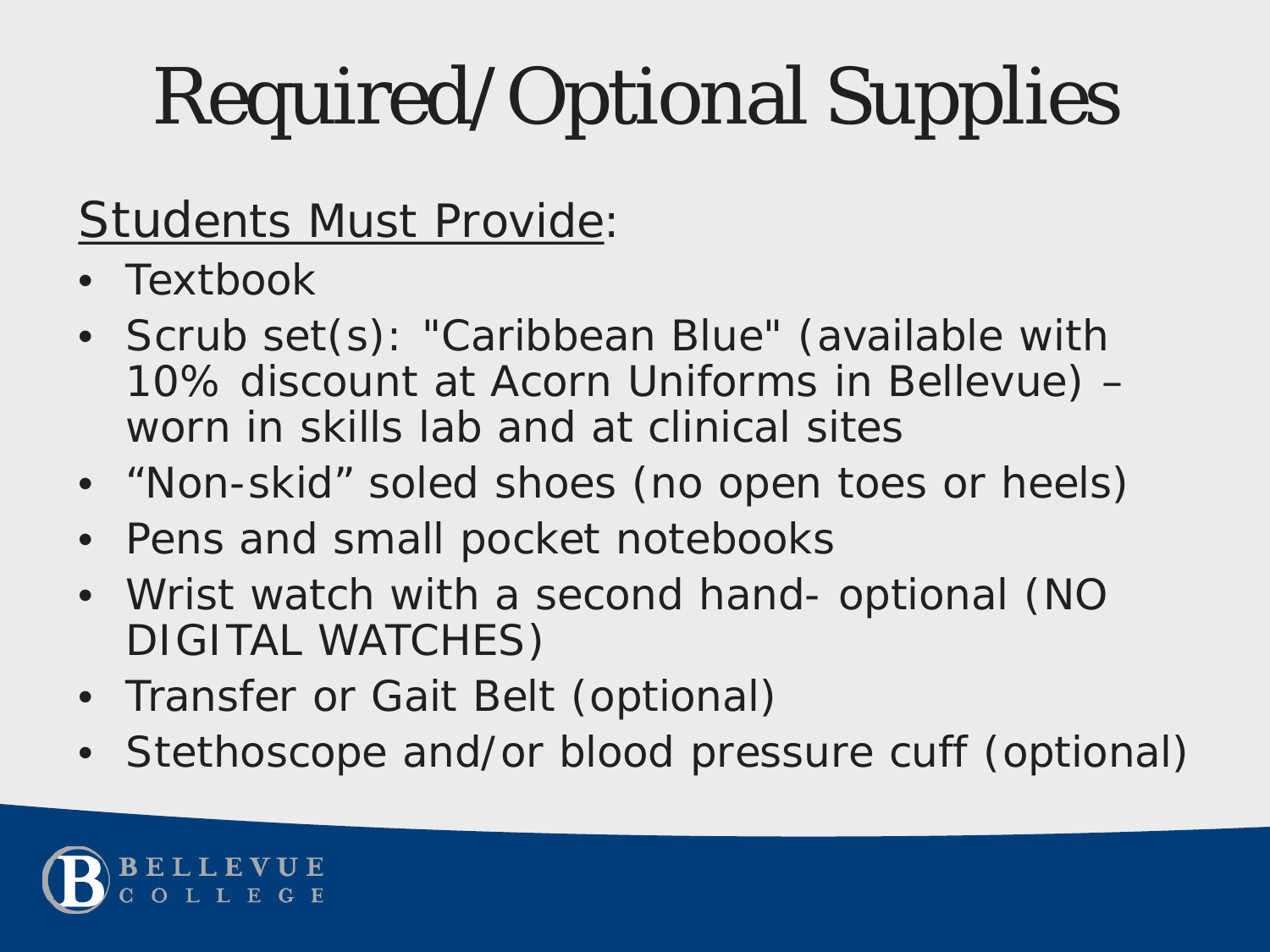## Application Requirements

- NAC Online Application + Fee
- Application Cover Sheet
- Disclosure/Criminal History Form
- Background Check
- WritePlacer (minimum score of 4)
- Immunizations: TB, Hep B, MMR, Tdap, Varicella, Influenza *(not available until Sept/Oct)*
	- Hep B: 9 months to complete entire series and titer

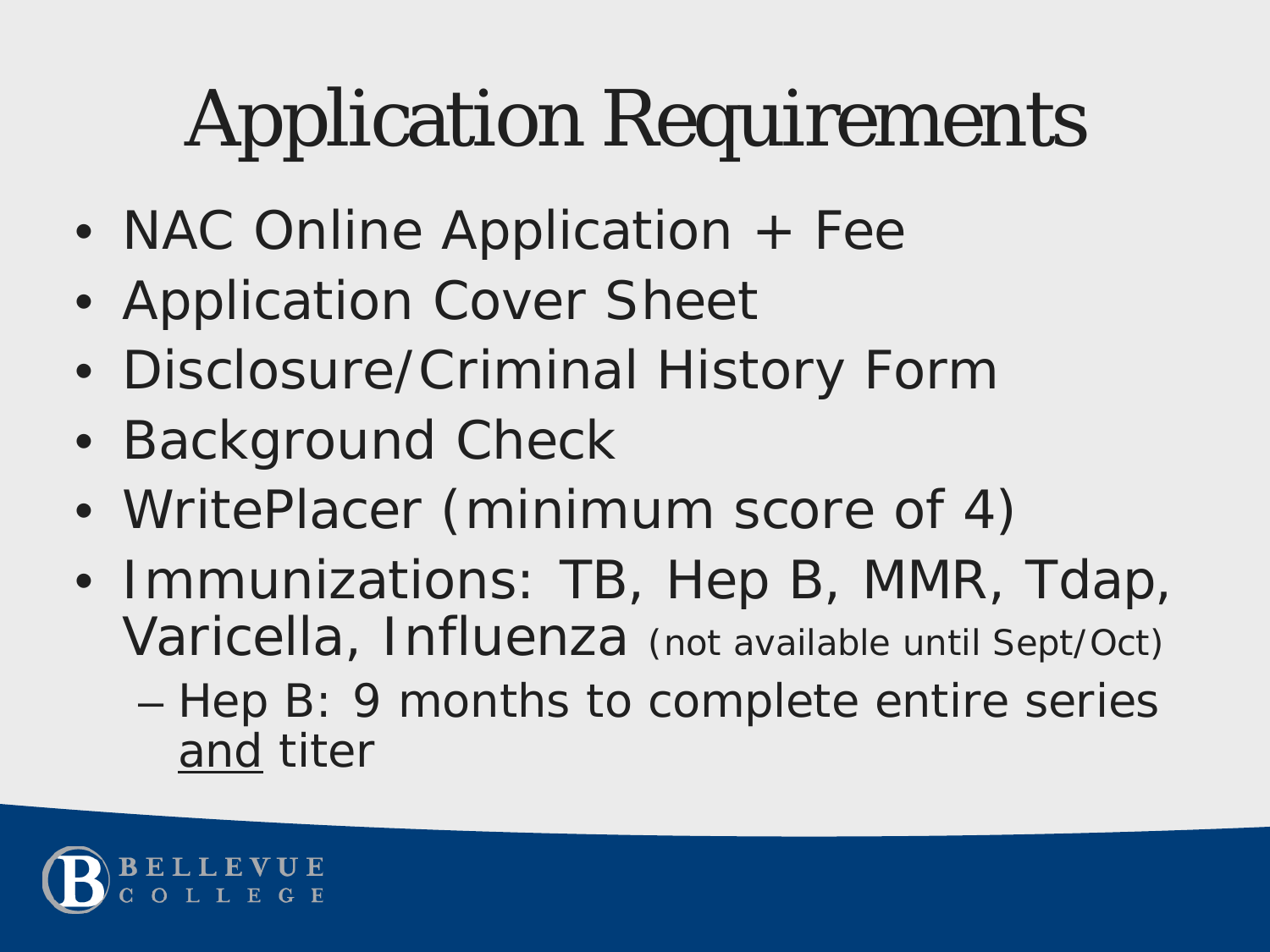### Costs

- BC Admission Fee
- WritePlacer Exam
- NAC Application Fee
- Tuition: Current BC tuition for 12 Credits
- Lab Fee
- Textbook (approx.)
- **Background Check**
- Immunizations
- Required Supplies

\$55.00 (+ admit tests) \$21.50 \$30.00 \$1,131.02 (Resident) \$30.00 \$65.00 \$54.00 n/a n/a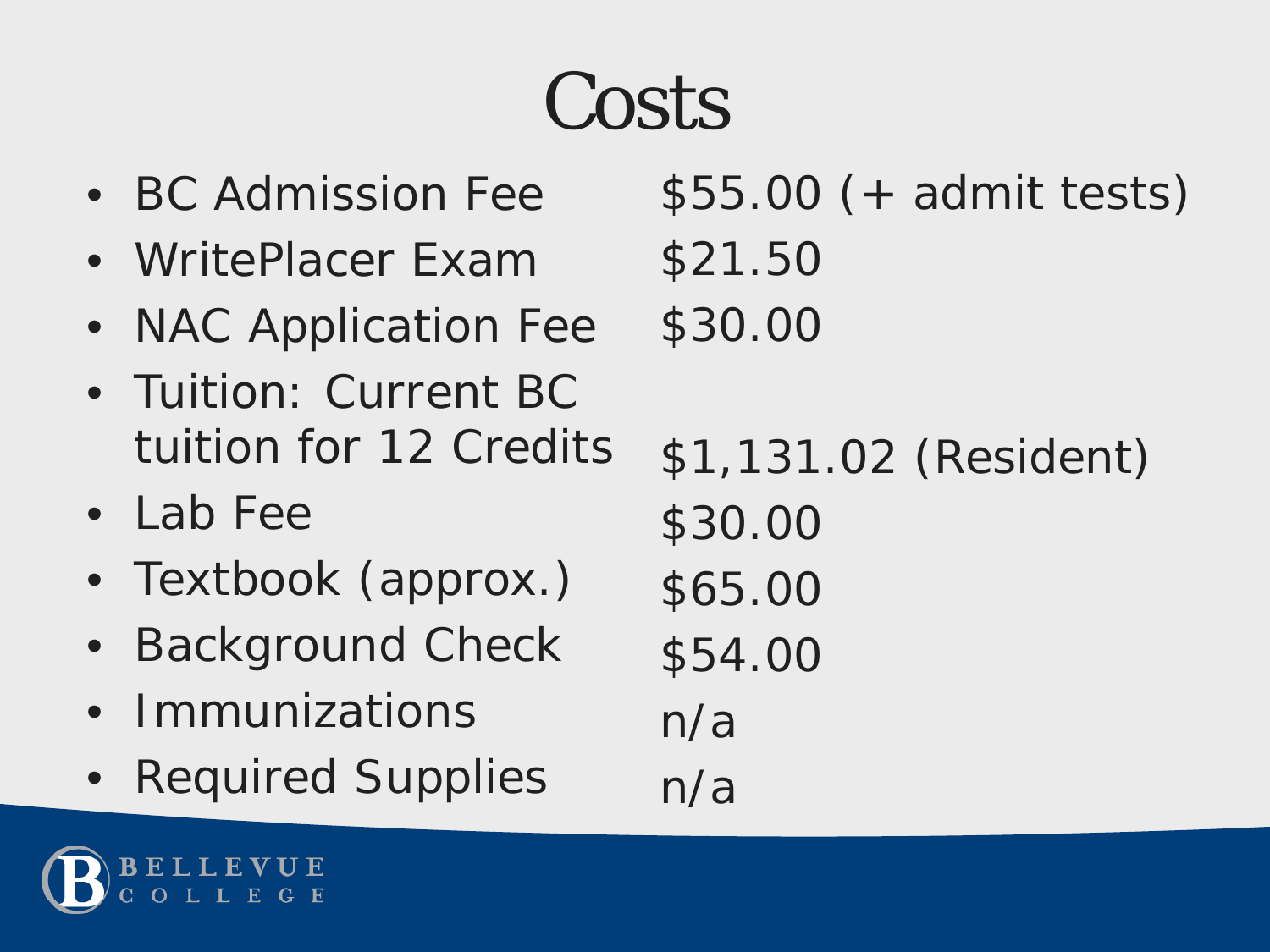### Registration

- NAC 106, 107 and 108
	- entry code required to register
	- codes are provided once you are accepted into program
- Acceptance into program is based on first complete applications submitted
- AHE 120 Item  $#$  provided with registration information – unpublished, dedicated class section for NAC students
	- includes CPR for Healthcare Provider, First Aid, HIV/AIDS and Workplace Violence & Safety

![](_page_9_Picture_7.jpeg)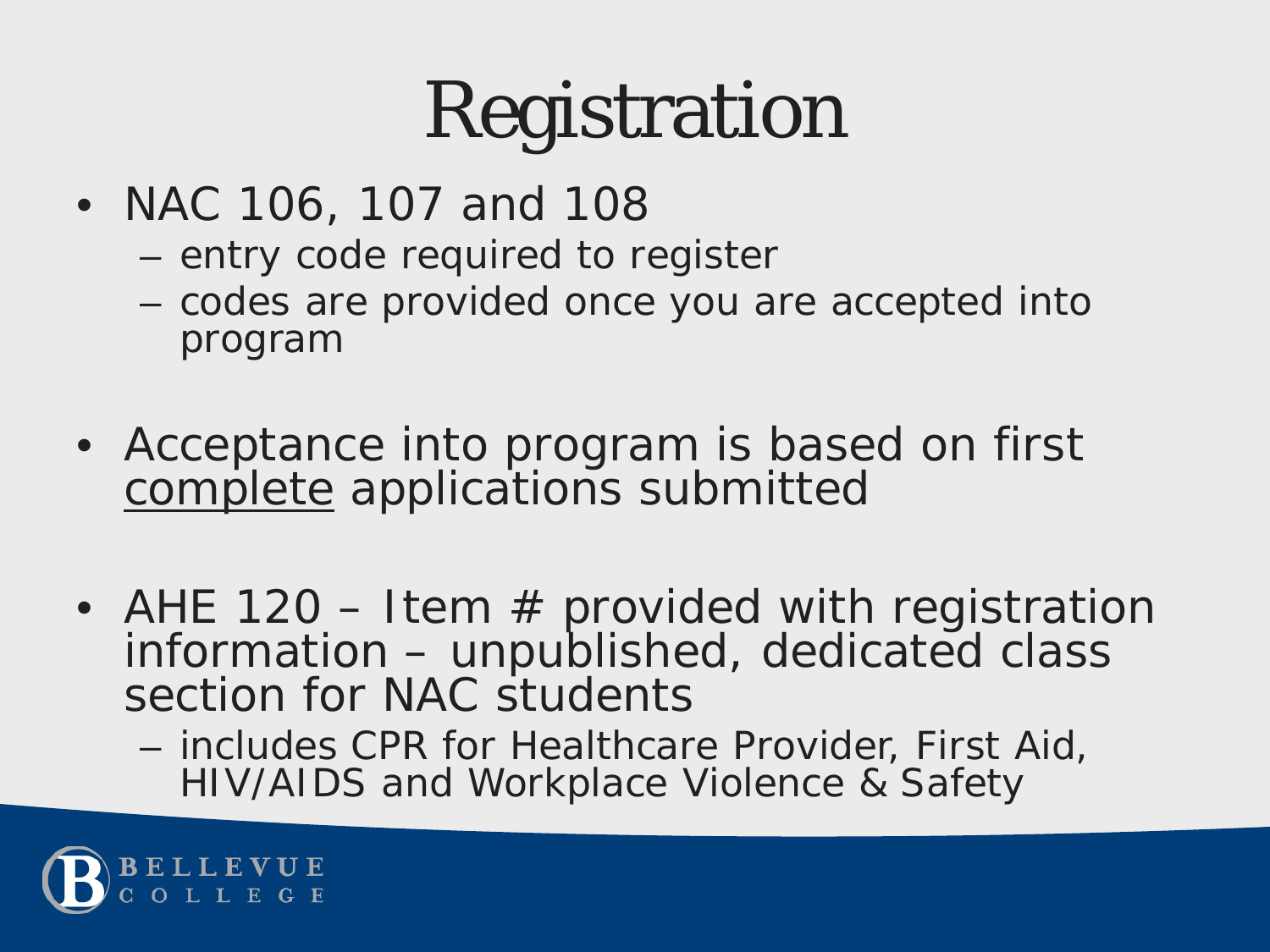### Certification Testing

- Pearson-Vue will e-mail registration code to your BC e-mail account (after successful course completion) to schedule your certification tests
- In-facility (INF) Testing available at BC
- Two Parts: Written & Skills (typically on same day)
- Cost: \$110
- Results sent directly to WA State Department of Health (DOH)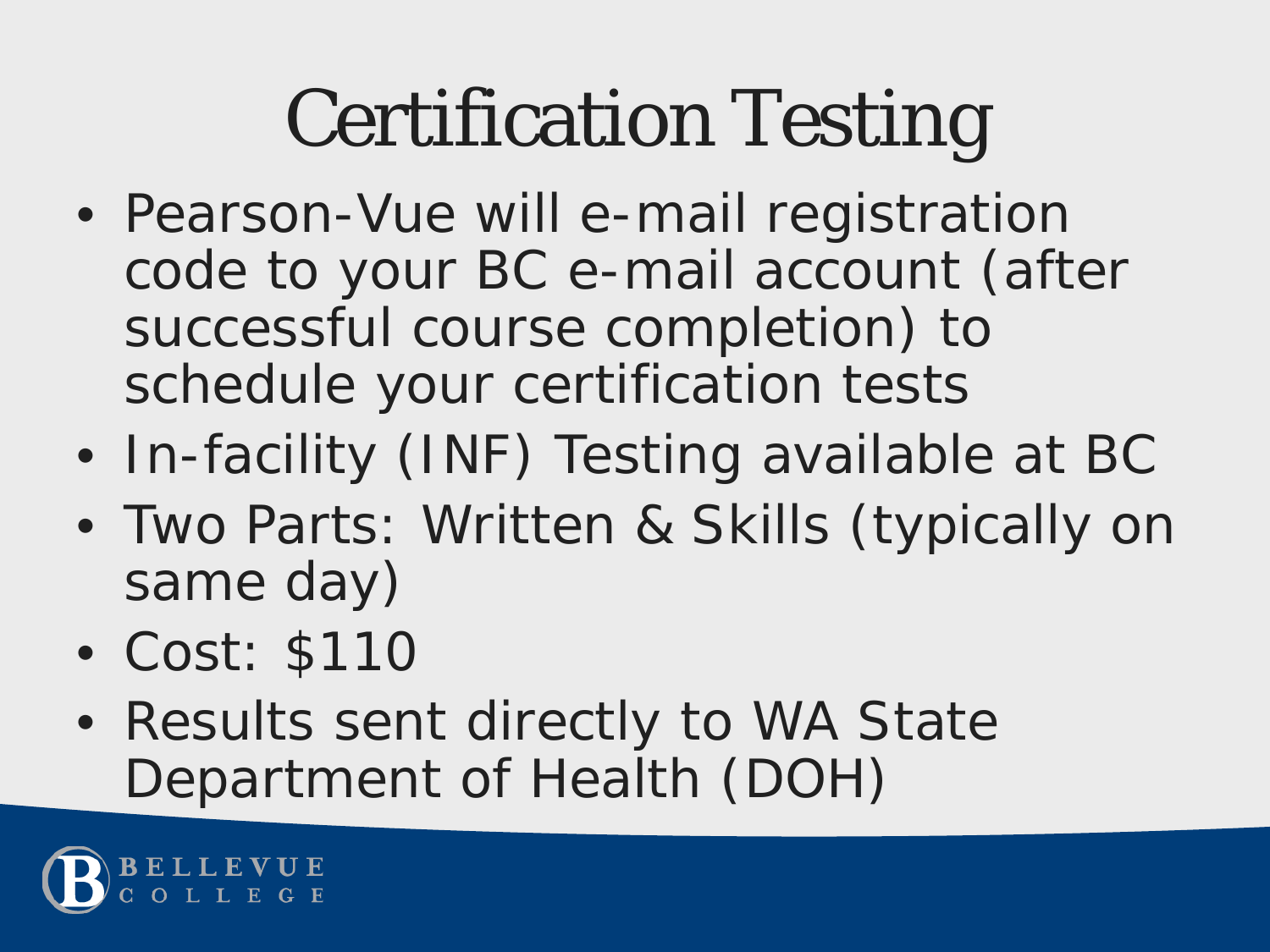### Certification

Once you have passed both parts of the exam, apply online at:

http://www.doh.wa.gov/LicensesPermi tsandCertificates/ProfessionsNewRene [worUpdate/NursingAssistant/ApplyOnli](http://www.doh.wa.gov/LicensesPermitsandCertificates/ProfessionsNewReneworUpdate/NursingAssistant/ApplyOnline) ne

![](_page_11_Picture_3.jpeg)